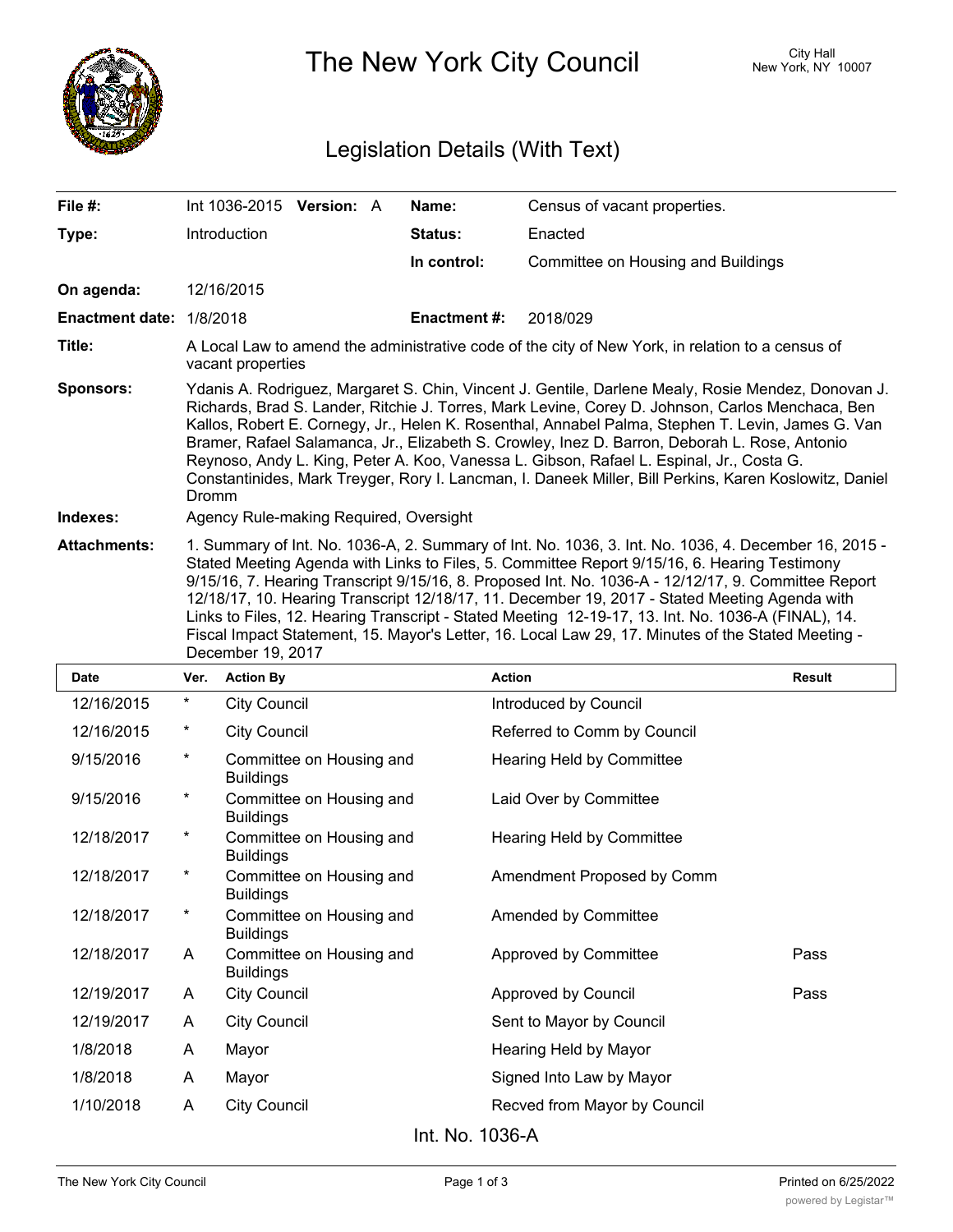By Council Members Rodriguez, Chin, Gentile, Mealy, Mendez, Richards, Lander, Torres, Levine, Johnson, Menchaca, Kallos, Cornegy, Rosenthal, Palma, Levin, Van Bramer, Salamanca, Crowley, Barron, Rose, Reynoso, King, Koo, Gibson, Espinal, Constantinides, Treyger, Lancman, Miller, Perkins, Koslowitz and Dromm

A Local Law to amend the administrative code of the city of New York, in relation to a census of vacant properties

Be it enacted by the Council as follows:

Section 1. Subchapter 1 of chapter 1 of title 3 of the administrative code of the city of New York

is amended by adding a new section 3-119.1 to read as follows:

§ 3-119.1 Citywide census of vacant properties. a. The mayor, or an agency designated by the mayor, shall analyze data provided under subdivisions b and c of this section to provide an estimate of the number of vacant residential buildings and vacant lots located in areas zoned to permit residential use. Such analysis need not be conducted with regard to vacant buildings or vacant lots located in coastal flood zones designated by the federal emergency management agency or other coastal flood zones designated or recognized by the city. The first such analysis shall be initiated no later than 90 days after the effective date of the local law that added this section and shall be completed within three years thereafter. A new vacancy analysis shall be conducted every five years thereafter.

b. The departments of housing preservation and development, environmental protection, buildings and sanitation and the fire department, and any other agency upon request of the mayor or such designated agency, shall provide to the mayor or such designated agency such records as may be provided lawfully concerning the physical condition of and services provided to any building or parcel of land within the city in order to aid the mayor or such designated agency in determining whether any building or lot is vacant.

c. The mayor or such designated agency shall compile a list of the potentially vacant buildings and potentially vacant lots disclosed as a result of such analysis. Sources of information relating to